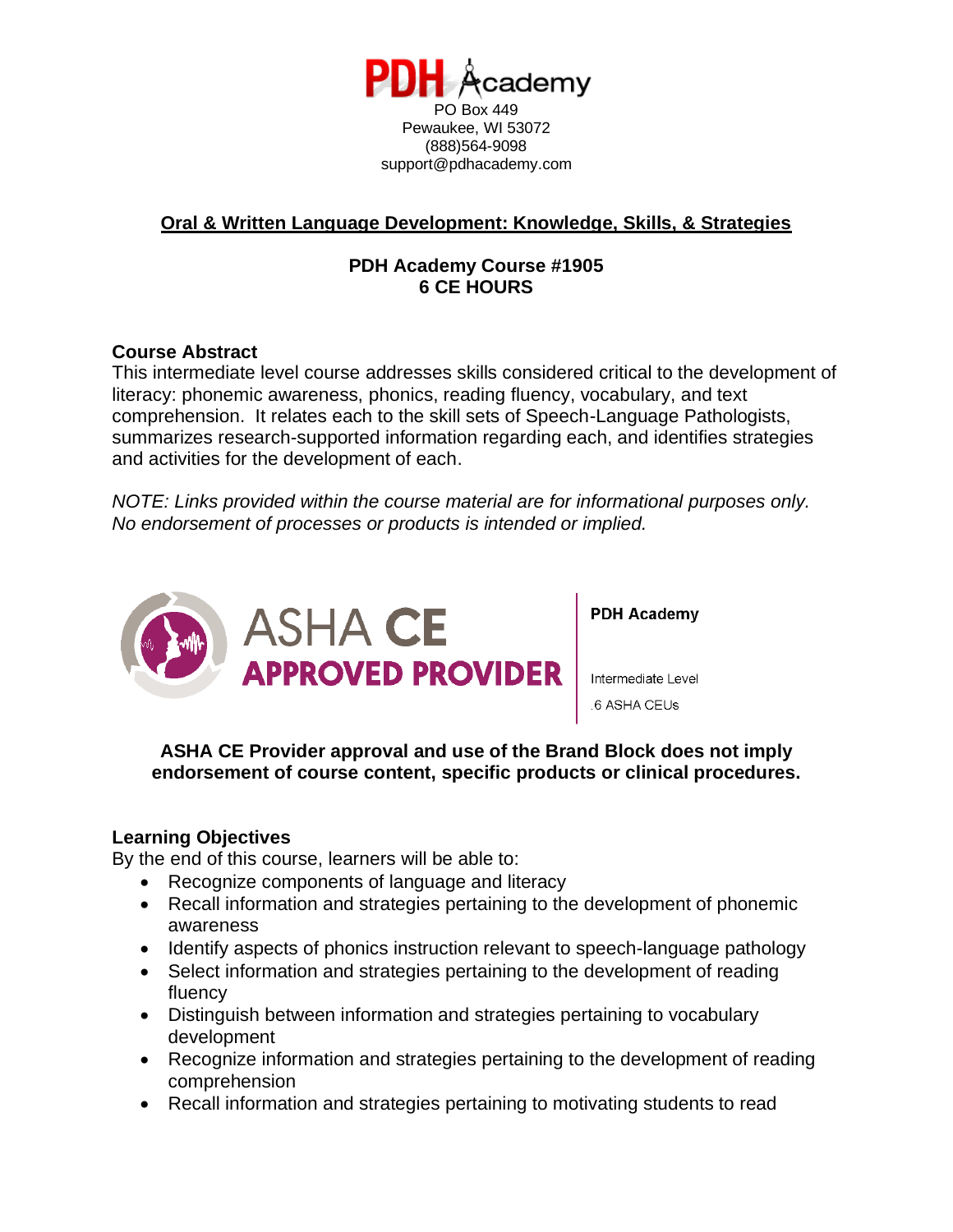## **Timed Topic Outline**

I. Introduction (45 minutes)

The Simple View of Reading; The Language/Literacy Hierarchy; The Components of Language and Literacy; Literacy and Children with Communication Disorders; Target Skills; Course Organization

- II. Phonemic Awareness (35 minutes) Facilitating Phonemic Awareness
- III. Phonics (10 minutes)
- IV. Reading Fluency (45 minutes)

The Importance of Prosody; Evaluating Reading Fluency; Strategies to Facilitate Reading Fluency

- V. Vocabulary (90 minutes) Word Consciousness; Typical Vocabulary Development; Vocabulary Instruction
- VI. Reading Comprehension (75 minutes) Reading with a Purpose; Active Readers
- VII. The Motivation to Read (30 minutes) Strategies for Motivating Children to Read
- V. Conclusion, Additional Resources, References, and Exam (30 minutes)

#### **Delivery Method**

Correspondence/internet self-study with interactivity, including a provider-graded final exam. *To earn continuing education credit for this course, you must achieve a passing score of 80% on the final exam.*

## **Accessibility and/or Special Needs Concerns?**

Contact customer service by phone at (888)564-9098 or email at support@pdhacademy.com.

#### **Course Author Bio & Disclosure**

Shari A. Robertson, Ph.D., CCC-SLP, is a recently retired Professor of Speech Language Pathology and Provost's Associate for Academic Programs and Planning at Indiana University of Pennsylvania. Dr. Robertson spent 18 years as a school-based SLP and special education administrator prior to obtaining her Ph.D. at the University of Wisconsin-Madison. She is an ASHA Fellow and the current President of the American Speech-Language-Hearing Association. Shari owns several companies, including a publishing company and a consulting business.

Shari has published numerous articles, book chapters, and clinical materials and presented several hundred workshops at state, national, and international venues related to language and literacy. Awarded the Annie Glenn Leadership Award in